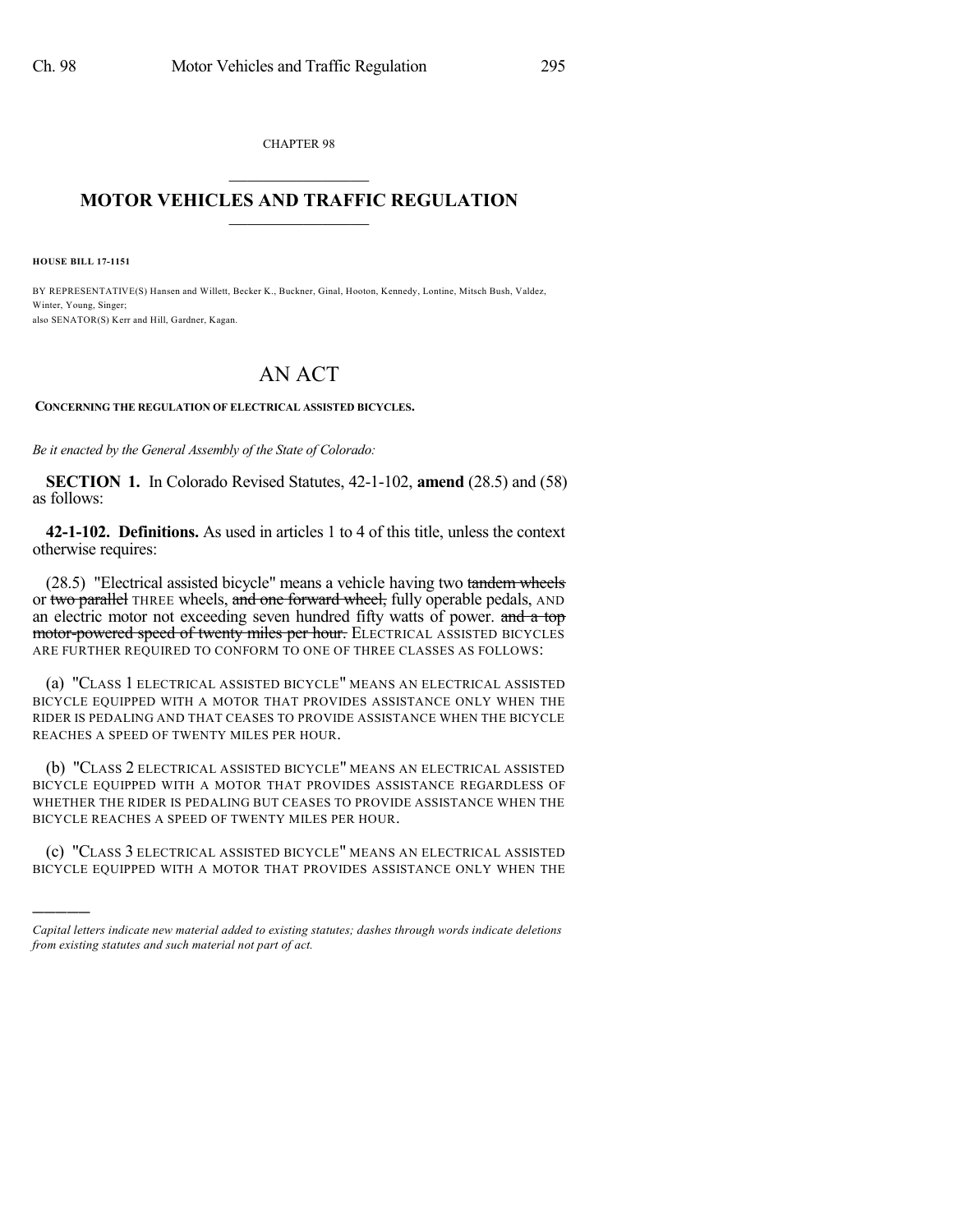RIDER IS PEDALING AND THAT CEASES TO PROVIDE ASSISTANCE WHEN THE BICYCLE REACHES A SPEED OF TWENTY-EIGHT MILES PER HOUR.

(58) "Motor vehicle" means any self-propelled vehicle that is designed primarily for travel on the public highways and that is generally and commonly used to transport persons and property over the public highways or a low-speed electric vehicle; except that the term does not include ELECTRICAL ASSISTED BICYCLES, low-power scooters, wheelchairs, or vehicles moved solely by human power. For the purposes of the offenses described in sections 42-2-128, 42-4-1301, 42-4-1301.1, and 42-4-1401 for farm tractors and off-highway vehicles, as defined in section 33-14.5-101 (3), C.R.S., operated on streets and highways, "motor vehicle" includes a farm tractor or an off-highway vehicle that is not otherwise classified as a motor vehicle. For the purposes of sections 42-2-127, 42-2-127.7, 42-2-128, 42-2-138, 42-2-206, 42-4-1301, and 42-4-1301.1, "motor vehicle" includes a low-power scooter.

**SECTION 2.** In Colorado Revised Statutes, 42-3-103, **amend** (1)(b) introductory portion and  $(1)(b)(I)$  as follows:

**42-3-103. Registration required - exemptions.** (1)(b) This subsection (1) shall DOES not apply to the following:

(I) A bicycle, electric ELECTRICAL assisted bicycle, or other human-powered vehicle;

**SECTION 3.** In Colorado Revised Statutes, 42-4-111, **amend** (1) introductory portion and (1)(dd) as follows:

**42-4-111. Powers of local authorities.** (1) Except as otherwise provided in subsection (2) of this section, this article ARTICLE 4 does not prevent local authorities, with respect to streets and highways under their jurisdiction and within the reasonable exercise of the police power, from:

(dd) Authorizing OR PROHIBITING the use of the electrical motor on an electrical assisted bicycle on a bike or pedestrian path IN ACCORDANCE WITH SECTION 42-4-1412;

**SECTION 4.** In Colorado Revised Statutes, 42-4-221, **amend** (9); and **add** (10) and (11) as follows:

**42-4-221. Bicycleandpersonalmobilitydevice equipment.**(9)(a) Anyperson who violates any provision of this section commits a class B traffic infraction ON OR AFTER JANUARY 1, 2018, EVERY MANUFACTURER OR DISTRIBUTOR OF NEW ELECTRICAL ASSISTED BICYCLES INTENDED FOR SALE OR DISTRIBUTION IN THIS STATE SHALL PERMANENTLY AFFIX TO EACH ELECTRICAL ASSISTED BICYCLE, IN A PROMINENT LOCATION, A LABEL THAT CONTAINS THE CLASSIFICATION NUMBER,TOP ASSISTED SPEED,AND MOTOR WATTAGE OF THE ELECTRICAL ASSISTED BICYCLE.THE LABEL MUST BE PRINTED IN THE ARIAL FONT IN AT LEAST NINE-POINT TYPE.

(b) APERSON SHALL NOT KNOWINGLY MODIFY AN ELECTRICAL ASSISTED BICYCLE SO AS TO CHANGE THE SPEED CAPABILITY OR MOTOR ENGAGEMENT OF THE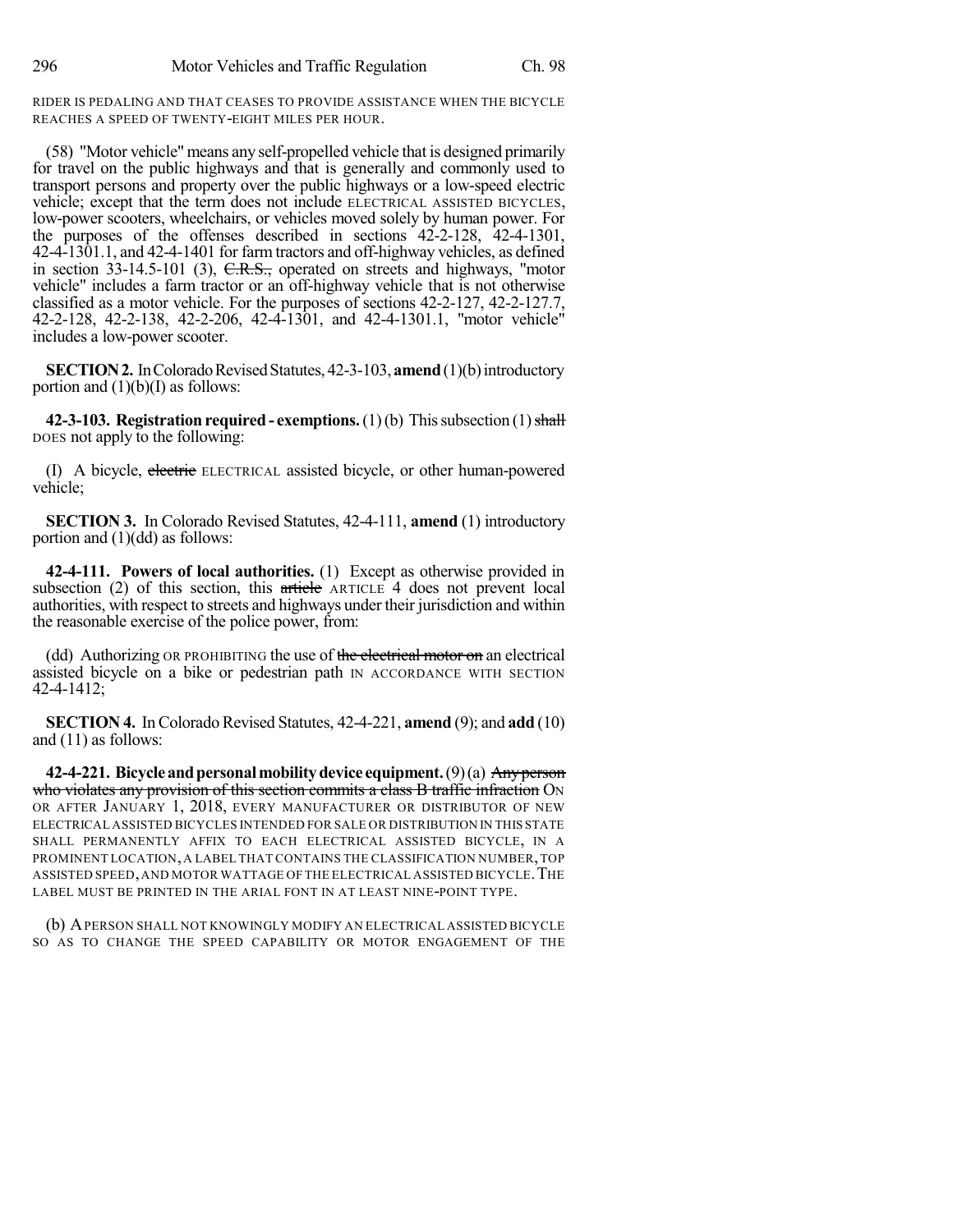ELECTRICAL ASSISTED BICYCLE WITHOUT ALSO APPROPRIATELY REPLACING, OR CAUSING TO BE REPLACED, THE LABEL INDICATING THE CLASSIFICATION REQUIRED BY SUBSECTION  $(9)(a)$  OF THIS SECTION.

(10) (a) AN ELECTRICAL ASSISTED BICYCLE MUST COMPLY WITH THE EQUIPMENT AND MANUFACTURING REQUIREMENTS FOR BICYCLES ADOPTED BY THE UNITED STATES CONSUMER PRODUCT SAFETY COMMISSION AND CODIFIED AT 16 CFR 1512 OR ITS SUCCESSOR REGULATION.

(b) A CLASS 2 ELECTRICAL ASSISTED BICYCLE MUST OPERATE IN A MANNER SO THAT THE ELECTRIC MOTOR IS DISENGAGED OR CEASES TO FUNCTION WHEN THE BRAKES ARE APPLIED.CLASS 1 AND CLASS 3 ELECTRICAL ASSISTED BICYCLES MUST BE EQUIPPED WITH A MECHANISM OR CIRCUIT THAT CANNOT BE BYPASSED AND THAT CAUSES THE ELECTRIC MOTOR TO DISENGAGE OR CEASE TO FUNCTION WHEN THE RIDER STOPS PEDALING.

(c) A CLASS 3 ELECTRICAL ASSISTED BICYCLE MUST BE EQUIPPED WITH A SPEEDOMETER THAT DISPLAYS, IN MILES PER HOUR, THE SPEED THE ELECTRICAL ASSISTED BICYCLE IS TRAVELING.

(11) A PERSON WHO VIOLATES THIS SECTION COMMITS A CLASS B TRAFFIC INFRACTION.

**SECTION 5.** In Colorado Revised Statutes, 42-4-1412, **amend** (14); and **add** (15) as follows:

**42-4-1412. Operation of bicycles and other human-powered vehicles.**  $(14)$  (a) (I) Except as authorized by section 42-4-111, the rider of an electrical assisted bicycle shall not use the electrical motor on a bike or pedestrian path A PERSON MAY RIDE A CLASS 1 OR CLASS 2 ELECTRICAL ASSISTED BICYCLE ON A BIKE OR PEDESTRIAN PATH WHERE BICYCLES ARE AUTHORIZED TO TRAVEL.

(II) A LOCAL AUTHORITY MAY PROHIBIT THE OPERATION OF A CLASS 1 OR CLASS 2 ELECTRICAL ASSISTED BICYCLE ON A BIKE OR PEDESTRIAN PATH UNDER ITS JURISDICTION.

(b) A PERSON SHALL NOT RIDE A CLASS 3 ELECTRICAL ASSISTED BICYCLE ON A BIKE OR PEDESTRIAN PATH UNLESS:

(I) THE PATH IS WITHIN A STREET OR HIGHWAY; OR

(II) THE LOCAL AUTHORITY PERMITS THE OPERATION OF A CLASS 3 ELECTRICAL ASSISTED BICYCLE ON A PATH UNDER ITS JURISDICTION.

(15) (a) A PERSON UNDER SIXTEEN YEARS OF AGE SHALL NOT RIDE A CLASS 3 ELECTRICAL ASSISTED BICYCLE UPON ANY STREET, HIGHWAY, OR BIKE OR PEDESTRIAN PATH;EXCEPT THAT A PERSON UNDER SIXTEEN YEARS OF AGE MAY RIDE AS A PASSENGER ON A CLASS 3 ELECTRICAL ASSISTED BICYCLE THAT IS DESIGNED TO ACCOMMODATE PASSENGERS.

(b) A PERSON SHALL NOT OPERATE OR RIDE AS A PASSENGER ON A CLASS 3